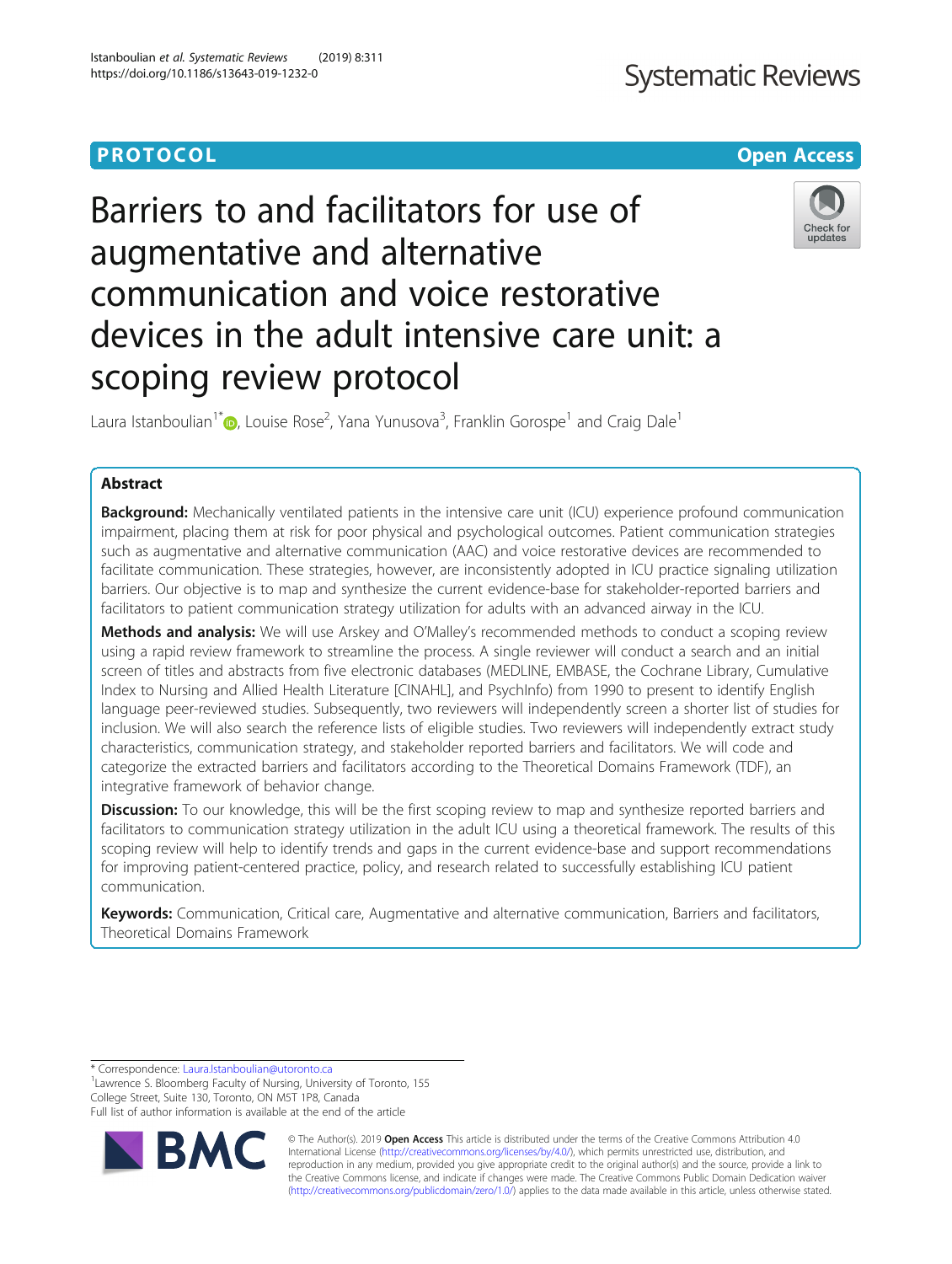## Background

Treatment and monitoring of patients experiencing lifethreatening conditions occur in the intensive care unit  $(ICU)$  [\[1](#page-5-0)]. The core treatment modality in the ICU is mechanical ventilation through an advanced airway interface, including an oral endotracheal or a tracheostomy tube. For patients requiring mechanical ventilation, the placement of an advanced airway interrupts vocalization and contributes to profound communication impairment. The shifting treatment paradigm from full to light or no-sedation has made communication impairment an increasingly important patient safety priority since less sedation results in patients who are more awake and struggling to be understood  $[2-5]$  $[2-5]$  $[2-5]$  $[2-5]$  $[2-5]$ . One study of mechanically ventilated patients across six specialty ICUs in an American academic health system estimated that over 50% of ICU patients have sufficient alertness to communicate with the people around them but may not be understood due to communication impairment arising from an artificial airway [\[6](#page-5-0)].

Mechanically ventilated patients describe communication impairment as one of the most stressful, dehumanizing, and frustrating events of hospital admission [\[7](#page-5-0)–[9](#page-5-0)]. Communication impairment places ICU patients at risk for physical and psychological harm as it negatively impacts communication of disease symptoms, treatment responses, as well as participation in decision-making [[6](#page-5-0), [8,](#page-5-0) [10](#page-5-0), [11\]](#page-5-0). Impaired patient communication is a modifiable risk factor for over- and under-recognition and treatment of symptoms of critical illness such as pain, anxiety, agitation, and dyspnea [\[6](#page-5-0), [12\]](#page-5-0). Poor symptom management contributes to delirium, physical restraint use, and prolonged mechanical ventilation [\[13](#page-5-0), [14\]](#page-5-0). In the long term, patient communication impairment also contributes to the development of chronic pain, depression, and post-traumatic stress disorder [[10\]](#page-5-0).

Patient communication in the ICU can be supported by strategies including augmentative and alternative communication (AAC) and voice restorative devices. AAC refers to all forms of communication, other than oral speech, that are used to express messages [[15\]](#page-5-0). AAC can include "unaided" strategies (e.g., facial expressions, mouthing words, and gesturing) or "aided" strategies which include low-tech (e.g., alphabet or picture boards and writing instruments such as paper and pen) and high-tech (e.g., specialized computer communication interfaces) devices [\[15](#page-5-0)]. Phonation or voice restorative devices for patients with an advanced airway refer to voice enabling tracheostomy-based communication aids such as those that require cuff deflation (e.g., one-way speaking valves and ventilator-adjusted leak speech) and those that do not require cuff deflation (e.g., talking tracheostomy with dynamic cuff and fenestrated inner cannula) [[16,](#page-5-0) [17](#page-5-0)]. Two recent systematic reviews report aided AAC strategies are effective in improving ICU patient satisfaction and reducing communication difficulty [[18](#page-5-0), [19\]](#page-5-0). Voice restorative devices are also demonstrated to enhance communication by restoring voice in the presence of an advanced airway [\[17](#page-5-0)].

Despite the range of available strategies and reported efficacy in reducing communication difficulties, patient communication strategies are inconsistently adopted in ICU practice [\[20](#page-5-0)–[22\]](#page-5-0). Variable adoption of communication strategies in ICU practice signals the presence of utilization barriers [\[20](#page-5-0)–[23\]](#page-5-0). A better understanding of the barriers to and facilitators for the utilization of patient communication strategies from the perspective of key stakeholders (e.g., patients, patient communication partners such as nurses, physicians, interdisciplinary clinicians, family members) can potentially improve patient communication strategy utilization in the adult ICU.

One recent systematic review reporting barriers to AAC use in the ICU only included experimental, quasiexperimental, and observational studies [[18\]](#page-5-0). This review reported barriers to usage were device characteristics, the clinical condition of the patient, and constraints in staff time. The lack of inclusion of qualitative and mixed method approaches may inhibit understanding of key stakeholder perspectives and contextual issues relevant to the utilization of patient communication strategies in the ICU. Furthermore, previous reviews exploring barriers to patient communication in the adult ICU have not applied a theoretical framework to understand communication strategy utilization barriers and facilitators. The use of an implementation theory that includes behavioral and contextual determinants, such as the Theoretical Domains Framework (TDF), may help to better understand and identify potentially modifiable barriers to and facilitators for communication strategy utilization in the ICU [[24,](#page-5-0) [25](#page-5-0)].

## Methods and design

### Aim and objectives

The primary aim of this scoping review is to answer the question: What are stakeholder reported barriers to and facilitators for patient communication strategy utilization for adults with an advanced airway in the ICU? To answer this question, we will conduct a scoping review with the primary aim of mapping of the current evidence on barriers to and facilitators for patient communication strategy (including AAC and voice restorative device) utilization for adults with an advanced airway in the ICU. The secondary aim of this review is to use the TDF to better understand barriers to and facilitators for communication strategy utilization, highlight key trends and gaps, and to inform evidence-based patient-centered practice, policy, and research. To our knowledge, this will be the first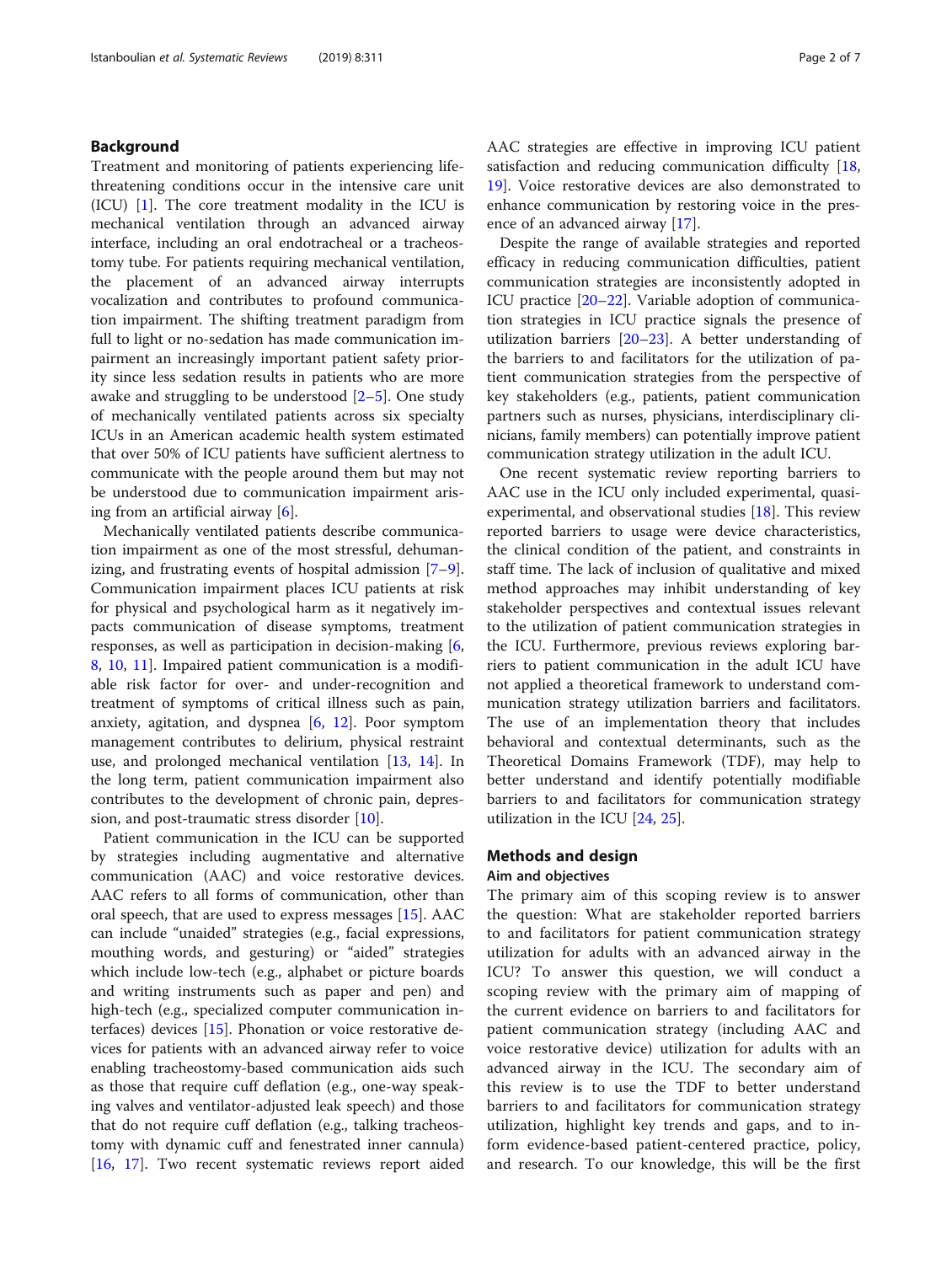scoping review to map and synthesize reported barriers to and facilitators for to communication strategy utilization in the adult ICU using a theoretical framework.

## Methods

Our scoping framework will be informed by the scoping review methods suggested by Arskey and O'Malley, and advanced by Levac and Colquhoun [\[26](#page-5-0)–[28\]](#page-5-0). We will follow the scoping review reporting methods outlined by the Preferred Reporting for Items for Systematic reviews and Meta-Analysis Protocols (PRISMA-P) (Additional file [1\)](#page-4-0) [\[29](#page-5-0)]. We will also use rapid review methods to expedite the review process. A rapid review is a type of knowledge synthesis in which components of the systematic review process are simplified or omitted to produce information in a shorter period of time [[30\]](#page-5-0). The rapid review components we will use include omission of gray literature and a single-reviewer system to perform the first screen of all titles and abstracts.

## Information sources

The research team developed a comprehensive search strategy (Additional file [2](#page-4-0)) in consultation with a health sciences information specialist. Our search strategy will be used in Ovid Medline Epub Ahead of Print, In-Process and Other Non-Indexed Citations, Ovid Medline Daily and Ovid Medline, Ovid Embase, and translated to Ovid PsycINFO, EBSCO Cumulative Index to Nursing and Allied Health Literature (CINAHL), and the Cochrane Library.

Including a complete gray literature search can be time consuming with very minimal relevant results and questionable replicability [\[31\]](#page-5-0). Omitting the gray literature as part of a rapid evidence assessment introduces the risk of selection bias [\[30](#page-5-0), [31\]](#page-5-0). To mitigate the risk of missing relevant studies, we will hand search reference

lists of included studies and recent systematic reviews and include those meeting inclusion criteria [[18,](#page-5-0) [19,](#page-5-0) [30\]](#page-5-0).

## Eligibility criteria

We will combine and deduplicate all electronic database searches in Endnote™ X9 [\[32](#page-5-0)]. One reviewer (LI) will perform an initial screen of titles and abstracts removing studies not meeting the eligibility criteria. The eligibility criteria are listed in Table 1. The remaining studies will be imported into Covidence™. Two independent reviewers (LI/FG) will screen study titles and abstracts against the eligibility criteria and subsequently screen full-text articles to aid in decision making about inclusion. Discrepancies will be resolved by discussion and a third reviewer (CD) as arbiter if necessary. Reference lists of included studies and recent systematic reviews will be screened by title and then full text by the process described above to decide about inclusion [[18](#page-5-0), [19](#page-5-0)].

We will include published studies from 1990 to present reporting quantitative, qualitative, mixed or multi-method designs, including both comparative (e.g., randomized, controlled, cohort, quasi-experimental) and non-comparative (e.g., survey, narrative, audit) methods. We will include all study designs to keep our search broad enough to capture diverse stakeholder reported barriers or facilitators of patient communication strategy utilization in the ICU. We will, however, exclude reviews, protocols, and opinion pieces including editorials and letters since these designs will likely not report our outcome of interest. For practical reasons, our search will be limited to English language studies. The 1990 year limit aligns with the paradigm shift to minimal ICU sedation practices. We also consider studies published more than 25 years ago may not be relevant to current barriers and facilitators to patient communication strategy utilization in the ICU.

Table 1 Inclusion and exclusion criteria

| <b>Table T</b> inclusion and exclusion criteria |                                                                                                                                                                                                                                                                                                               |                                                                                                                                                 |
|-------------------------------------------------|---------------------------------------------------------------------------------------------------------------------------------------------------------------------------------------------------------------------------------------------------------------------------------------------------------------|-------------------------------------------------------------------------------------------------------------------------------------------------|
|                                                 | <b>Inclusion</b>                                                                                                                                                                                                                                                                                              | Exclusion                                                                                                                                       |
| Population/setting                              | • Adult (age 18+) ICU patients and their communication partners (i.e.,<br>nurses, physicians, interdisciplinary clinicians, family members)<br>. ICU, specialized weaning centers, and high-dependency in patient<br>settings<br>· Patients with an advanced airway (oral endotracheal tube,<br>tracheostomy) | • Emergency department, postoperative recovery units,<br>hospital floors/wards, psychiatry, long-term care, and<br>home settings                |
| Intervention                                    | · Patient communication strategies including AAC (unaided strategies,<br>aided strategies (low- and high- tech); voice restorative devices                                                                                                                                                                    |                                                                                                                                                 |
| Comparator                                      | • Studies with comparison or no-comparison group will be included                                                                                                                                                                                                                                             |                                                                                                                                                 |
| Outcomes                                        | • Stakeholder (patients and communication partners including nurses,<br>physicians, interdisciplinary clinicians, family members)—reported<br>barriers and facilitators to patient communication strategies                                                                                                   | • Studies without stakeholder reported barriers or<br>facilitators to patient communication strategies                                          |
| Type of study                                   | • All study designs                                                                                                                                                                                                                                                                                           | · Editorials, letters, protocols, reviews, education pieces,<br>reports, working papers, government documents, white<br>papers, and evaluations |

AAC, augmentative and alternative communication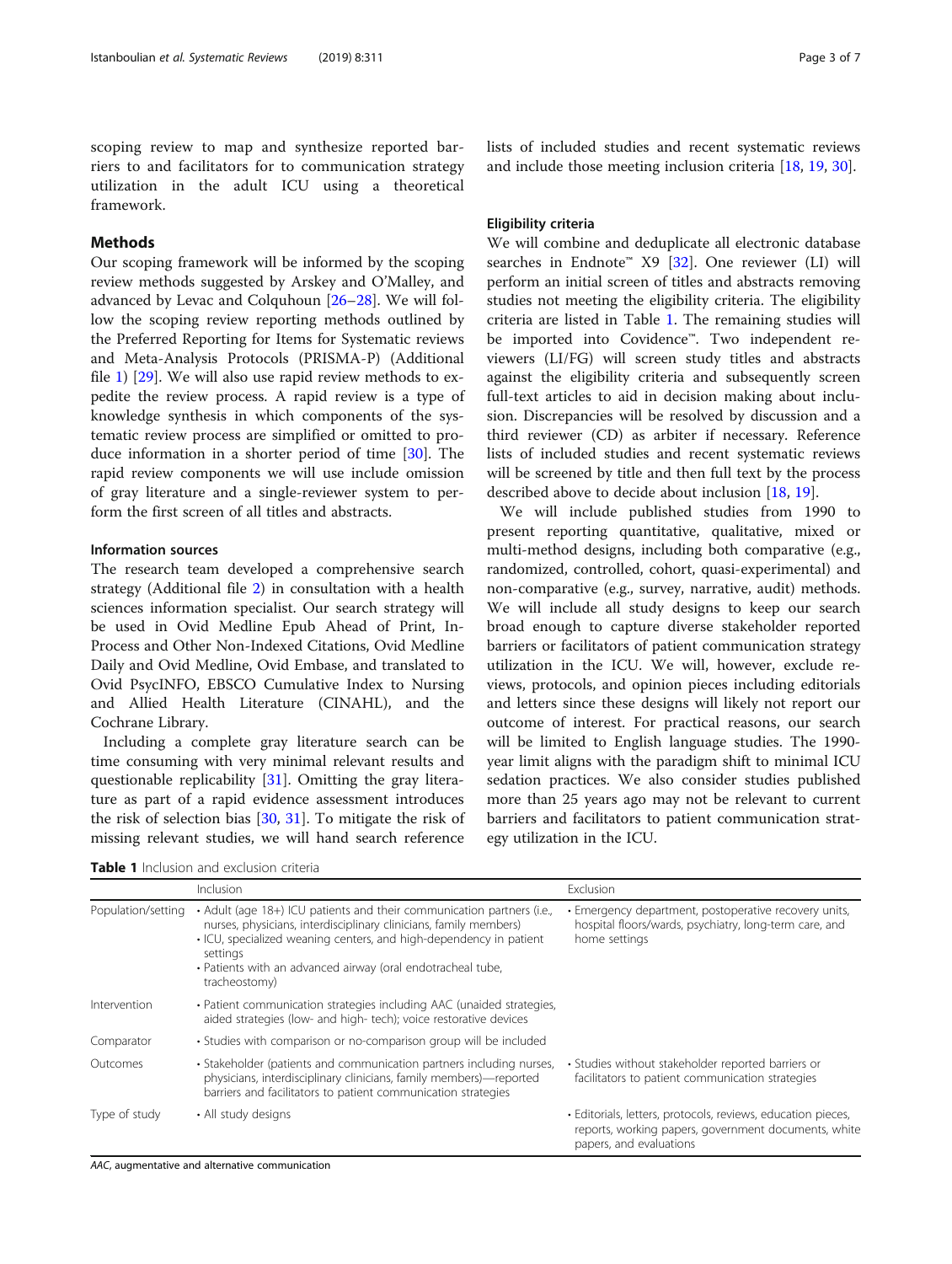#### Data extraction

Two reviewers (LI/FG) will independently extract data using an iteratively developed data extraction form. Study identifiers and data to be extracted are listed in Table 2.

Stakeholder-reported outcomes will be extracted if they are reported as barriers or facilitators to patient communication strategy utilization. Stakeholders include patients and their communication partners (e.g., nurses, physicians, interdisciplinary clinicians, family members). We will define barriers as any physiological, psychological, cognitive, or contextual conditions reported to reduce or negatively affect patient communication strategy utilization in the adult ICU  $[33]$  $[33]$  $[33]$ . We will define facilitators as physiological, psychological, cognitive, or contextual conditions reported to enhance or positively affect patient communication strategy utilization in the adult ICU [\[33](#page-5-0)].

We anticipate the extraction of the data will be an iterative process that depends on the evidence found in our search [[27](#page-5-0)]. We also anticipate that data extracted will vary based on the type of study and data presented [[27\]](#page-5-0). For example, for qualitative studies, descriptions of individual barriers and facilitators will be extracted verbatim unless only reported in a synthesized format. For quantitative studies, reported outcomes will be extracted and categorized as barriers or facilitators according to the approach described by Weatherson et al. (2017) (i.e., if 50% or more participants identify ease of use of a communication device/strategy, "ease of use" will be categorized as a facilitator) [\[34](#page-5-0)]. We will note the reporting stakeholder source of each extracted barrier and facilitator.

To ensure reliability, two reviewers (LI/FG) will pilot the barrier and facilitator extraction process then meet to compare findings. They will repeat this process for 3– 5 articles, or until reliability is reached and the extraction tool is adapted. Upon completing the extraction, the two reviewers will meet to determine agreement on the presence or absence of barriers and facilitators

Table 2 Study identifiers and data to be extracted

- Full reference
- Location of publication
- Study design
- Participant (e.g., patient, nurse, physician, interdisciplinary clinician, family) and unit characteristics
- Stated aim(s) of study
- Communication strategy (e.g., AAC unaided or aided, low or high tech, voice restorative device)
- Verbatim description of barriers and facilitators to communication strategy utilization with reporting stakeholder noted
- Stakeholder reported outcomes related to communication strategy utilization (e.g., ease of tool use; acceptability of tool; satisfaction; speech intelligibility)

AAC, augmentative and alternative communication

within each paper. The authors will solve discrepancies through discussion, rereading source material and collaboration. In the event that agreement cannot be reached, the opinion of a third reviewer (CD) will determine the final result.

## Presentation of findings

Following the PRIMSA-ScR scoping review extension guide, we will present study screening and inclusion in a PRISMA chart [\[35\]](#page-5-0). We will also present a summary table of the studies meeting eligibility criteria including the stated aims of the study, study design, study setting, participant characteristics, and patient communication strategy. We will present extracted and coded barriers and facilitators both quantitatively and qualitatively.

#### Synthesis of barriers and facilitators

Barriers and facilitators will be coded and categorized into the 14 domains of the TDF using a recommended coding approach [[25,](#page-5-0) [36](#page-5-0), [37\]](#page-5-0). A coding book will be developed by the research team prior to the coding process and iteratively modified to ensure accuracy, consistency, and transparency of the interpretive process of categorizing barriers and facilitators to the TDF domains [\[37](#page-5-0)]. Two reviewers will independently and deductively code the barriers and facilitators and will meet to discuss coding discrepancies until a final TDF categorization is accomplished. The resulting TDF categorization will be reviewed by the entire authorship team to determine if any alternative categorizations are plausible. We will then review the full list of extracted barriers and facilitators categorized each domain and determine the number of unique barriers and facilitators in each. Three criteria will be used to judge relevance of a TDF domain: (1) relatively high frequency of barriers or facilitators, (2) presence of conflicting barriers or facilitators, and (3) evidence of stakeholder beliefs that impact utilization of a communication strategy [\[25](#page-5-0)]. The authors will solve discrepancies through discussion, rereading source material, and collaboration.

We will present a quantitative summary of the barriers and facilitators to patient communication strategy utilization in the adult ICU including the frequency of reported barriers and facilitators in included studies (as counts within each TDF domain and proportions overall). We will also present the frequency (proportion) of barriers and facilitators in each TDF domain according to study design, communication strategy, and the stakeholder reporting the barrier or facilitator.

A qualitative analysis will be performed to provide major themes of barriers and facilitators of each TDF domain with reference to stakeholder and communication strategy [[38\]](#page-5-0). Following an immersive reading of the coded TDF domains, we will look for recurring patterns

<sup>•</sup> First author and year of publication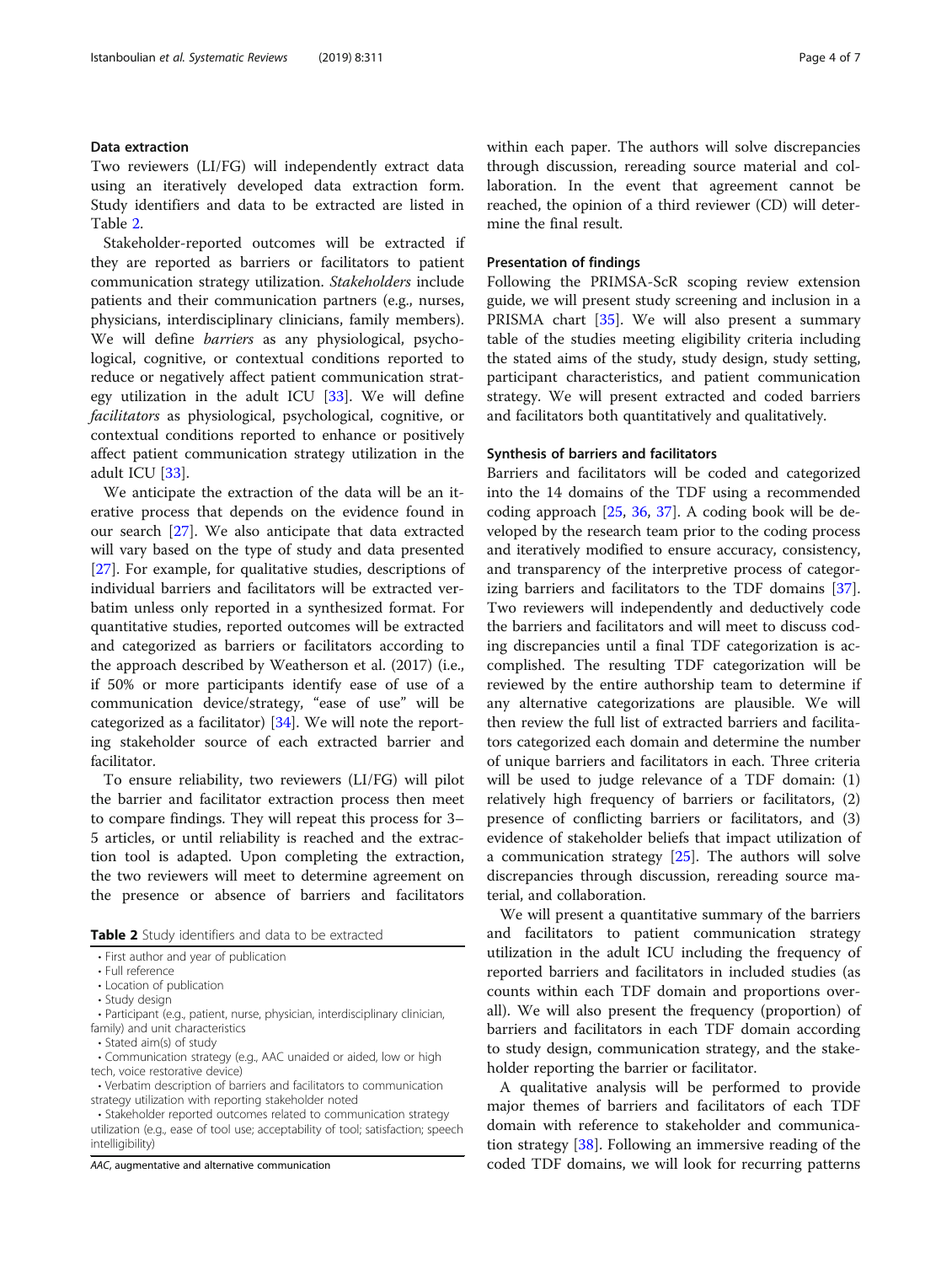<span id="page-4-0"></span>in the data. Peer debriefing and reflexive writing will be used to bring meaning and coherence to barrier and facilitator concepts linking substantial portions of the data together. The overarching themes will represent patterns identified in the data comprising domain concepts most likely to influence communication behaviors including those that are potentially modifiable. Verbatim exemplars will be provided for the included TDF domains.

#### Quality assessment

We will appraise the risk of bias of included studies using the Mixed Methods Appraisal Tool (MMAT)— Version 2018 [\[39](#page-5-0), [40](#page-5-0)]. The MMAT is an easy to use tool demonstrating moderate to perfect interrater reliability [[41\]](#page-6-0). Two reviewers (LI/FG) will independently appraise study quality. Though we will not exclude studies of low quality, we will use the results to describe the rigor of the included studies.

## **Discussion**

The primary aim of this scoping review is to answer the question: What are stakeholder reported barriers to and facilitators for patient communication strategy utilization for adults with an advanced airway in the ICU? To answer this question, we will map and synthesize stakeholder reported barriers and facilitators in the current peerreviewed evidence-base to the domains of the TDF. We will build upon existing reviews by incorporating the qualitative and mixed methods literature, which may offer new stakeholder perspectives and contextual understandings. Since the TDF is a broad framework about behavior change that includes individual and environmental/contextual domains, it is a suitable framework to categorize the potential wide range of stakeholder reported barriers to and facilitators of communication strategy utilization in the adult ICU.

As physical and psychological harm can result from communication impairment in adult ICU patients treated with an advanced airway, it is critical to address this complex issue. The synthesis of barriers and facilitators using the TDF will allow us to better understand and highlight potentially modifiable antecedents to behavior change related to communication strategy utilization in the adult ICU. Furthermore, using the TDF to categorize barriers and facilitators reported in the current evidence base provides a theoretical foundation for future interventions targeting behavior change. The results of this review will also help to identify trends and gaps in the current peer-reviewed evidence base and support recommendations for improving patientcentered practice and policy related to successfully establishing and sustaining adult patient communication in the ICU.

### Strengths and limitations

The strengths of this scoping protocol include the use of a transparent and established scoping review methodology and reporting structure; a systematic search of five electronic databases developed in consultation with a health sciences information specialist; systematic screening and data extraction carried out by two independent reviewers for all steps except the initial screen; the inclusion of qualitative and mixed methods studies; the inclusion of a quality assessment step using the MMAT; and the use of a theoretical framework to map and synthesize barriers and facilitators to patient communication strategy utilization that spans multiple levels of influence in the adult ICU.

Limitations of our protocol include selection bias by restricting our search to publications in English after 1990, the use of a rapid review approach including omission of gray literature, and single reviewer first screen of titles and abstracts. To mitigate risk of selection bias introduced by our rapid evidence selection processes, we will follow recommended strategies to ensure replicability (methodological transparency), objectivity and accuracy (two independent screeners for second review of titles/abstracts and full text, two independent data extractors with a detailed process of reaching agreement, use of a quality assessment tool), and comprehensiveness (multiple databases and hand-searching of reference lists) [[42,](#page-6-0) [43\]](#page-6-0).

#### Supplementary information

Supplementary information accompanies this paper at [https://doi.org/10.](https://doi.org/10.1186/s13643-019-1232-0) [1186/s13643-019-1232-0.](https://doi.org/10.1186/s13643-019-1232-0)

Additional file 1. PRISMA-P 2015 Checklist. Description of data: PRISMA-P Checklist.

Additional file 2. Results of the pilot database search. Description of data: Results of search performed March 17, 2019 in Ovid MEDLINE: Epub Ahead of Print, In-Process & Other Non-Indexed Citations, Ovid MEDLINE® Daily and Ovid MEDLINE® <1946-Present.

#### Abbreviations

AAC: Augmentative and alternative communication; ICU: Intensive care unit; MMAT: Mixed Methods Appraisal Tool; TDF: Theoretical domains framework

#### Acknowledgements

The authors would like to thank Mikaela Gray, Liaison & Education Librarian, Gerstein Science Information Centre, University of Toronto.

#### Authors' contributions

LI conceptualized the study and prepared the draft proposal under the supervision of CD, LR, and YY. Both LI and CD contributed to the development of the background and planned output of the research as well as the design of the study. LI prepared the manuscript, and CD, LR, FG, and YY reviewed it. All authors contributed to the reviewed draft version of the manuscript and approved the final version.

#### Funding

Funding for this scoping review was provided by the Lawrence S. Bloomberg Faculty of Nursing, University of Toronto, and an Education and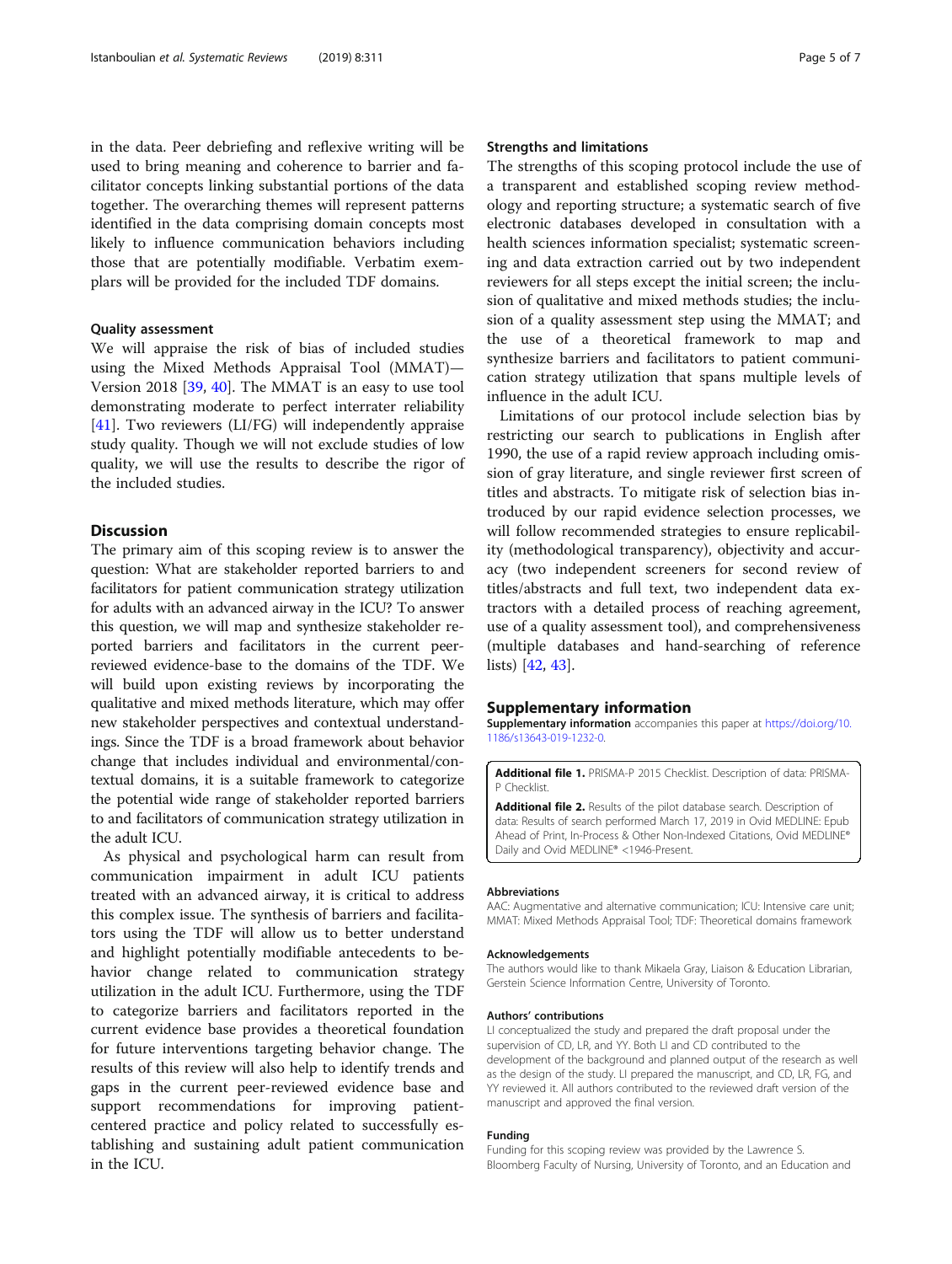<span id="page-5-0"></span>Innovation Development Grant from the Michael Garron Hospital, Toronto, Canada.

#### Availability of data and materials

All data generated or analyzed during this study will be included in the published scoping review article.

#### Ethics approval and consent to participate

Not applicable.

#### Consent for publication

Not applicable.

#### Competing interests

The authors declare that they have no competing interests.

#### Author details

<sup>1</sup> Lawrence S. Bloomberg Faculty of Nursing, University of Toronto, 155 College Street, Suite 130, Toronto, ON M5T 1P8, Canada. <sup>2</sup>Florence Nightingale Faculty of Nursing, Midwifery and Palliative Care, King's College, 57 Waterloo Rd, Lambeth, London SE1 8WA, UK. <sup>3</sup>Department of Speech and Language Pathology, University of Toronto, 160-500 University Ave., Toronto, ON M5G 1 V7, Canada.

#### Received: 17 May 2019 Accepted: 12 November 2019 Published online: 06 December 2019

#### References

- 1. Care in Canadian ICU's. Canadian Institute for Health Information. 2016.
- 2. Egerod I. Cultural changes in ICU sedation management. Qual Health Res. 2009;19(5):687–96.
- 3. Devlin JW, Pandharipande PP. Light sedation is the goal: making the evidence heavier. Crit Care Med. 2018;46(6):1003–4.
- 4. Devlin JW, Skrobik Y, Gelinas C, Needham DM, Slooter AJC, Pandharipande PP, et al. Clinical practice guidelines for the prevention and management of pain, agitation/sedation, delirium, immobility, and sleep disruption in adult patients in the ICU. Crit Care Med. 2018;46(9):e825–e73.
- 5. Mehta S, Burry L, Cook D, Fergusson D, Steinberg M, Granton J, et al. Daily sedation interruption in mechanically ventilated critically ill patients cared for with a sedation protocol: a randomized controlled trial. JAMA. 2012; 308(19):1985–92.
- 6. Happ MB, Seaman JB, Nilsen ML, Sciulli A, Tate JA, Saul M, et al. The number of mechanically ventilated ICU patients meeting communication criteria. Heart Lung. 2015;44(1):45–9.
- 7. Karlsson V, Lindahl B, Bergbom I. Patients' statements and experiences concerning receiving mechanical ventilation: a prospective video-recorded study. Nurs Inq. 2012;19(3):247–58.
- 8. Baumgarten M, Poulsen I. Patients' experiences of being mechanically ventilated in an ICU: a qualitative metasynthesis. Scand J Caring Sci. 2015;29: 205–14.
- 9. Guttormson JL, Bremer KL, Jones RM. "Not being able to talk was horrid": a descriptive, correlational study of communication during mechanical ventilation. Intensive Crit Care Nurs. 2015;31(3):179–86.
- 10. Khalaila R, Zbidat W, Anwar K, Bayya A, Linton DM, Sviri S. Communication difficulties and psychoemotional distress in patients receiving mechanical ventilation. Am J Crit Care. 2011;20(6):470–9.
- 11. Turnbull AE, Sahetya SK, Needham DM. Aligning critical care interventions with patient goals: a modified Delphi study. Heart Lung. 2016;45(6):517–24.
- 12. Radtke JV, Baumann BM, Garrett KL, Happ MB. Listening to the voiceless patient: case reports in assisted communication in the intensive care unit. J Palliat Med. 2011;14(6):791–5.
- 13. Barnes-Daly MA, Pun BT, Harmon LA, Byrum DG, Kumar VK, Devlin JW, et al. Improving health care for critically ill patients using an evidence-based collaborative approach to ABCDEF bundle dissemination and implementation. Worldviews Evid Based Nurs. 2018;15(3):206–16.
- 14. Chanques G, Jaber S, Barbotte E, Violet S, Sebbane M, Perrigault PF, et al. Impact of systematic evaluation of pain and agitation in an intensive care unit. Crit Care Med. 2006;34(6):1691–9.
- 15. Miglietta MA, Bochicchio G, Scalea TM. Computer-assisted communication for critically ill patients: a pilot study. J Trauma. 2004;57(3):488–93.
- 16. Morris LL, Bedon AM, McIntosh E, Whitmer A. Restoring speech to tracheostomy patients. Crit Care Nurse. 2015;35(6):13–27 quiz 8.
- 17. Freeman-Sanderson AL, Togher L, Elkins MR, Phipps PR, Return of voice for ventilated tracheostomy patients in ICU: a randomized controlled trial of early-targeted intervention. Crit Care Med. 2016;44:1075–81.
- 18. Carruthers H, Astin F, Munro W. Which alternative communication methods are effective for voiceless patients in Intensive Care Units? A systematic review. Intensive Crit Care Nurs. 2017;42:88–96.
- 19. Ten Hoorn S, Elbers PW, Girbes AR, Tuinman PR. Communicating with conscious and mechanically ventilated critically ill patients: a systematic review. Crit Care. 2016;20(1):333.
- 20. Happ MB, Garrett K, Thomas DD, Tate J, George E, Houze M, et al. Nursepatient communication interactions in the intensive care unit. Am J Crit Care. 2011;20(2):e28–40.
- 21. Freeman-Sanderson A, Morris K, Elkins M. Characteristics of patient communication and prevalence of communication difficulty in the intensive care unit: an observational study. Aust Crit Care. 2018.
- 22. Rose L, Fowler RA, Fan E, Fraser I, Leasa D, Mawdsley C, et al. Prolonged mechanical ventilation in Canadian intensive care units: a national survey. J Crit Care. 2015;30(1):25–31.
- 23. Mobasheri MH, King D, Judge S, Arshad F, Larsen M, Safarfashandi Z, et al. Communication aid requirements of intensive care unit patients with transient speech loss. Augment Altern Commun. 2016;32(4):261–71.
- 24. Michie S, Johnston M, Abraham C, Lawton R, Parker D, Walker A, et al. Making psychological theory useful for implementing evidence based practice: a consensus approach. Qual Saf Health Care. 2005;14(1):26–33.
- 25. Atkins L, Francis J, Islam R, O'Connor D, Patey A, Ivers N, et al. A guide to using the theoretical domains framework of behaviour change to investigate implementation problems. Implement Sci. 2017;12(1):77.
- 26. Levac D, Colquhoun H, O'Brien KK. Scoping studies: advancing the methodology. Implement Sci. 2010;5(69). [https://doi.org/10.1186/1748-5908-5-69.](https://doi.org/10.1186/1748-5908-5-69)
- 27. Arksey H, O'Malley L. Scoping studies: towards a methodological framework. Int J Soc Res Methodol. 2005;8(1):19–32.
- 28. Colquhoun HL, Levac D, O'Brien KK, Straus S, Tricco AC, Perrier L, et al. Scoping reviews: time for clarity in definition, methods, and reporting. J Clin Epidemiol. 2014;67(12):1291–4.
- 29. Shamseer L, Moher D, Clarke M, Ghersi D, Liberati A, Petticrew M, et al. Preferred reporting items for systematic review and meta-analysis protocols (PRISMA-P) 2015: elaboration and explanation. BMJ. 2015;350:g7647.
- 30. Ganann R, Ciliska D, Thomas H. Expediting systematic reviews: methods and implications of rapid reviews. Implement Sci. 2010;5:56.
- 31. Adams RJ, Smart P, Huff AS. Shades of grey: guidelines for working with the grey literature in systematic reviews for managment and organizational studies. Br Acad Manag. 2017;19:432–54.
- 32. Bramer WM, Giustini D, de Jonge GB, Holland L, Bekhuis T. De-duplication of database search results for systematic reviews in EndNote. J Med Libr Assoc. 2016;104(3):240–3.
- 33. Glowacki K, Duncan MJ, Gainforth H, Faulkner G. Barriers and facilitators to physical activity and exercise among adults with depression: a scoping review. Mental Health Physical Activity. 2017;13:108–19.
- 34. Weatherson KA, Gainforth HL, Jung ME. A theoretical analysis of the barriers and facilitators to the implementation of school-based physical activity policies in Canada: a mixed methods scoping review. Implement Sci. 2017;12(1):41.
- 35. Tricco AC, Lillie E, Zarin W, O'Brien KK, Colquhoun H, Levac D, et al. PRISMA extension for scoping reviews (PRISMA-ScR): checklist and explanation. Ann Intern Med. 2018;169(7):467–73.
- 36. Cane J, O'Connor D, Michie S. Validation of the theoretical domains framework for use in behaviour change and implementation research. Implement Sci. 2012;7:37.
- 37. De Cuir-Gunby JT, Marshall PL, McCulloch AW. Developing and using a codebook for the analysis of interview data: an example from a professional development research project. Field Methods. 2011;23(2):136–55.
- 38. Braun V, Clarke V. Using thematic analysis in psychology. Qual Res Psychol. 2006;3(2):77–101.
- 39. Pluye P, Gagnon MP, Griffiths F, Johnson-Lafleur J. A scoring system for appraising mixed methods research, and concomitantly appraising qualitative, quantitative and mixed methods primary studies in Mixed Studies Reviews. Int J Nurs Stud. 2009;46(4):529–46.
- 40. Hong QN, Pluye P, Fabregues S, Bartlett G, Boardman F, Cargo M, et al. Mixed Methods Appraisal Tool (MMAT), version 2018. Canadian Intellectual Property Office, Industry Canada. Registration of Copyright (#1148552).